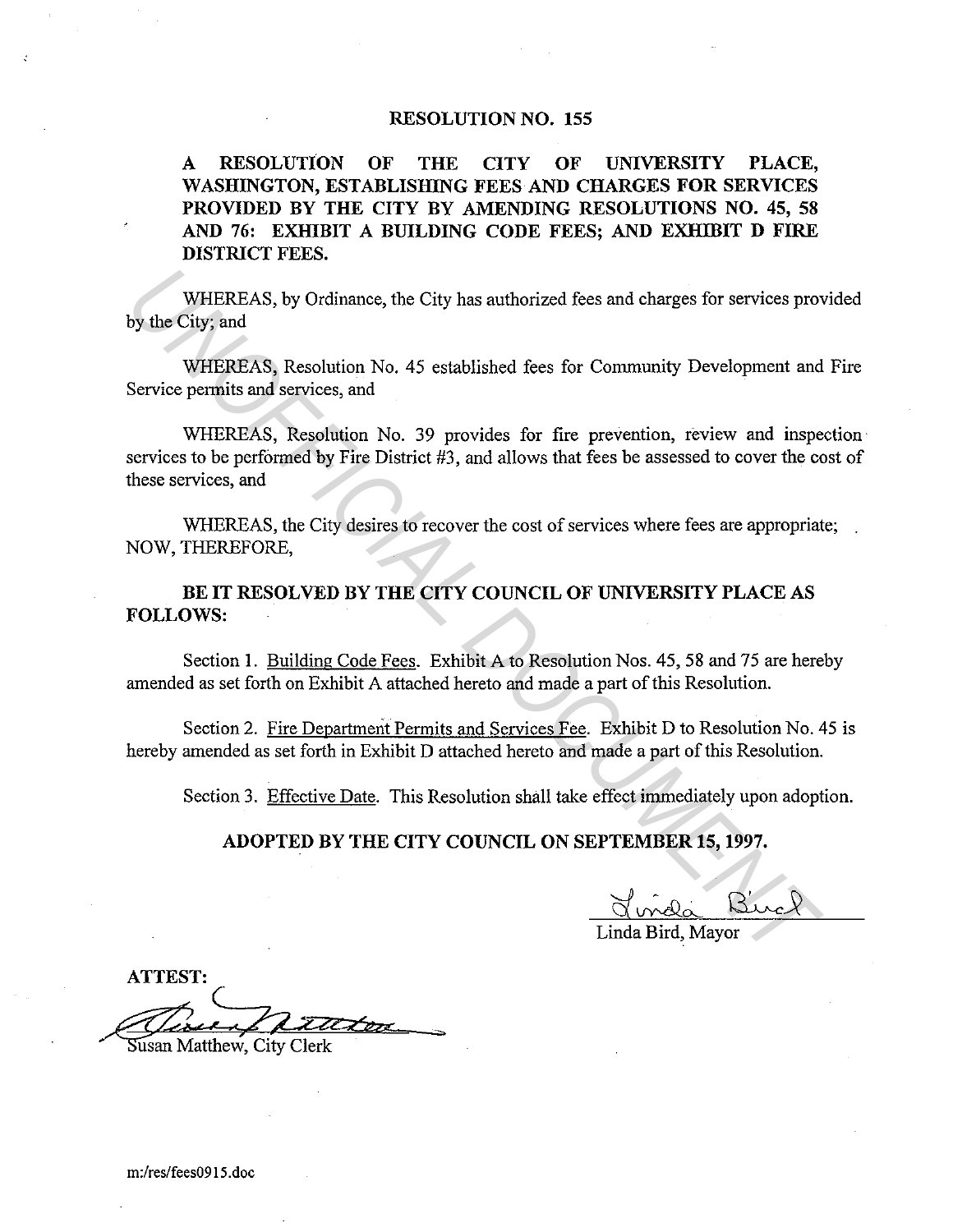# **EXHIBIT A**

## **BUILDING CODE FEES**

The Building permit fees indicated in Table 1-A, Building Permit Fees, of the Uniform Building Code are amended to read as follows:

| Total Valuation**                              | Fee                                                                                                                                                                                                                                                                                                                                                                                |                                                                                                           |  |
|------------------------------------------------|------------------------------------------------------------------------------------------------------------------------------------------------------------------------------------------------------------------------------------------------------------------------------------------------------------------------------------------------------------------------------------|-----------------------------------------------------------------------------------------------------------|--|
| \$1.00 to \$500.                               | \$21.00                                                                                                                                                                                                                                                                                                                                                                            |                                                                                                           |  |
| \$501 to \$2,000.                              | \$21 for the first \$500.00 plus \$2.75 for each additional \$100 or<br>fraction thereof, to and including \$2,000.                                                                                                                                                                                                                                                                |                                                                                                           |  |
| \$2,001. to \$25,000.                          | \$62.25 for the first \$2,000 plus \$12.50 or each<br>additional \$1,000 or fraction thereof, to and including \$25,000.                                                                                                                                                                                                                                                           |                                                                                                           |  |
| \$25,001. to \$50,000.                         | \$349.75 for the first \$25,000 plus \$9.00 for each<br>additional \$1,000 or fraction thereof, to and including \$50,000.                                                                                                                                                                                                                                                         |                                                                                                           |  |
| \$50,001. to \$100,000.                        | \$574.75 for the first \$50,000 plus \$6.25 for each<br>additional 1,000 or fraction thereof, to and including \$100,000                                                                                                                                                                                                                                                           |                                                                                                           |  |
| \$100,001. to \$500,000.                       | \$887.25 for the first \$100,000 plus \$5.00 for each<br>additional \$1,000 or fraction thereof, to and including \$500,000.                                                                                                                                                                                                                                                       |                                                                                                           |  |
| \$500,001. to \$1,000,000.                     | \$2,887.25 for the first \$500,000 plus \$4.25 for each<br>additional \$1,000 or fraction thereof, to and including \$1,000,000.                                                                                                                                                                                                                                                   |                                                                                                           |  |
| \$1,000,001. and up                            | \$5,012.25 for the first \$1,000,000. plus \$2.75 for<br>each additional \$1,000 or fraction thereof.                                                                                                                                                                                                                                                                              |                                                                                                           |  |
| Other Inspections and Fees:<br>approved plans. | 1. Inspections outside of normal business hours (minimum two hours). \$42.00 per hour*<br>2. Reinspection fees assessed under provisions of Section 108.8<br>3. Inspections for which no fee is specifically indicated<br>4. Additional plan review required by changes, additions or revisions to<br>5. For use of outside consultants for plan checking and inspection, or both: | \$42.00 per hour*<br>\$42.00 per hour*<br>\$42.00 per hour*<br><b>Actual Cost</b><br>(including overhead) |  |
|                                                | Or the total hourly cost to the jurisdiction, whichever is the greatest. This cost shall inclu                                                                                                                                                                                                                                                                                     |                                                                                                           |  |

- 1. Inspections outside of normal business hours (minimum two hours). \$42.00 per hour\*  $$42.00$  per hour\* \$42.00 per hour\* 2. Reinspection fees assessed under provisions of Section 108.8 3. Inspections for which no fee is specifically indicated
- 4. Additional plan review required by changes, additions or revisions to \$42.00 per hour\* approved plans.
- 5. For use of outside consultants for plan checking and inspection, or both: Actual Cost

Or the total hourly cost to the jurisdiction, whichever is the greatest. This cost shall include supervision, overhead, hourly wages and benefits of the employees involved.\*\* Total Valuation to be based on the l.C.B.O. Valuation Modifier for this part of the county, as published each year. This modifier and square foot cost listed is for figuring fees only and not to determine the exact valuation of the building.

### **PLAN REVIEW FEE**

Plan Review Fees shall be 65 percent of the building permit fee in accordance with section 107 .3 of the Uniform Building Code.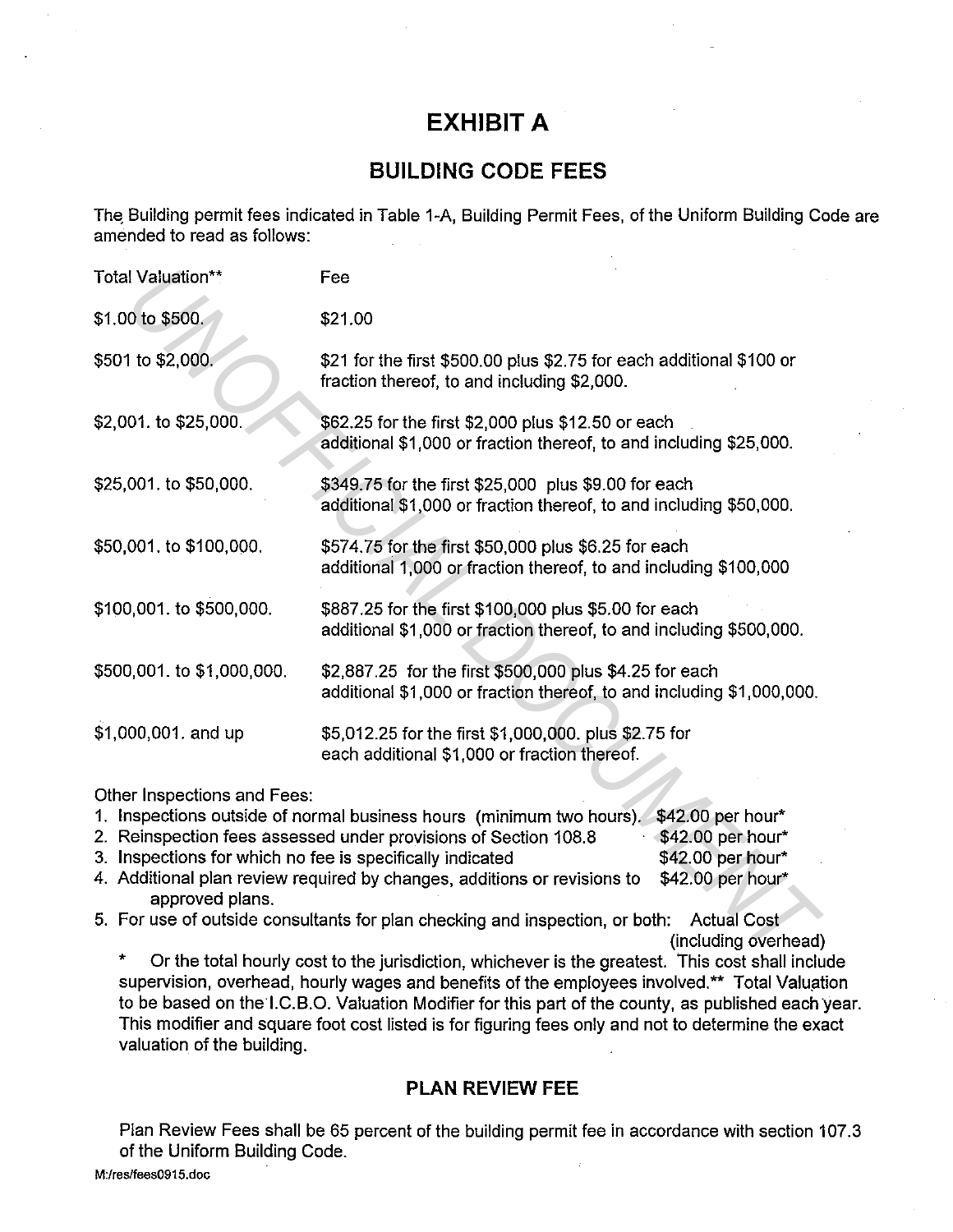# **PLUMBING CODE FEES**

| 1. | Permit Issuance                                                                           | \$20.00   |
|----|-------------------------------------------------------------------------------------------|-----------|
| 2. | For issuing of each supplemental permit                                                   | \$10.00   |
|    |                                                                                           |           |
|    | Unit fee schedule (In addition to item 1 or 2 above)                                      |           |
|    | 1. For each plumbing fixture or trap or set of fixtures on one trap (including water,     | drainage, |
|    | piping and backflow protection therefor)                                                  | \$7.00    |
| 2. | For each building sewer and each trailer park sewer                                       | \$15.00   |
| 3. | Rainwater systems - per drain (inside building)                                           | \$7.00    |
| 4. | For each cesspool (when permitted)                                                        | \$25.00   |
| 5. | For each private sewer disposal system                                                    | \$40.00   |
| 6. | For each water heater and/or vent                                                         | \$7.00    |
| 7. | For each industrial waste pre-treatment interceptor including its trap and                |           |
|    | vent, excepting kitchen type grease interceptors functioning as fixture traps             | \$7.00    |
| 8. | For installation, alteration or repair of water piping and/or water treating              |           |
|    | equipment, each                                                                           | \$7.00    |
| 9. | For repair or alteration of drainage or vent piping, each fixture                         | \$7.00    |
|    | 10. For each lawn sprinkler system on any one meter including backflow                    |           |
|    | protection devices therefore                                                              | \$7.00    |
|    | 11. For atmospheric type vacuum breakers not included in item 2:                          |           |
|    | 1 to $5$                                                                                  | \$5.00    |
|    | over 5, each                                                                              | \$1.00    |
|    | 12. For each backflow protective device other than atmospheric type vacuum type breakers: |           |
|    | 2 inches and smaller                                                                      | \$7.00    |
|    | Over 2 inches                                                                             | \$15.00   |
|    | Other inspection and fees                                                                 |           |
| 1. | A plan review of 25% of the permit fee shall be assessed for other than R-3 and U         |           |
|    | occupancies.                                                                              |           |
| 2. | Inspections outside of normal business hours (min. charge - 2 hours)                      | $$30.00*$ |
| 3. | Reinspection fee assessed under Section                                                   | $$30.00*$ |
| 4. | Inspections for which no fee is specifically indicated (min. charge 2 hours)              | \$30.00*  |
| 5. | Additional plans review required by changes, additions or revisions to                    |           |
|    | approved plans (minimum charge one- half hour)                                            | \$30.00*  |
|    |                                                                                           |           |
|    |                                                                                           |           |
|    |                                                                                           |           |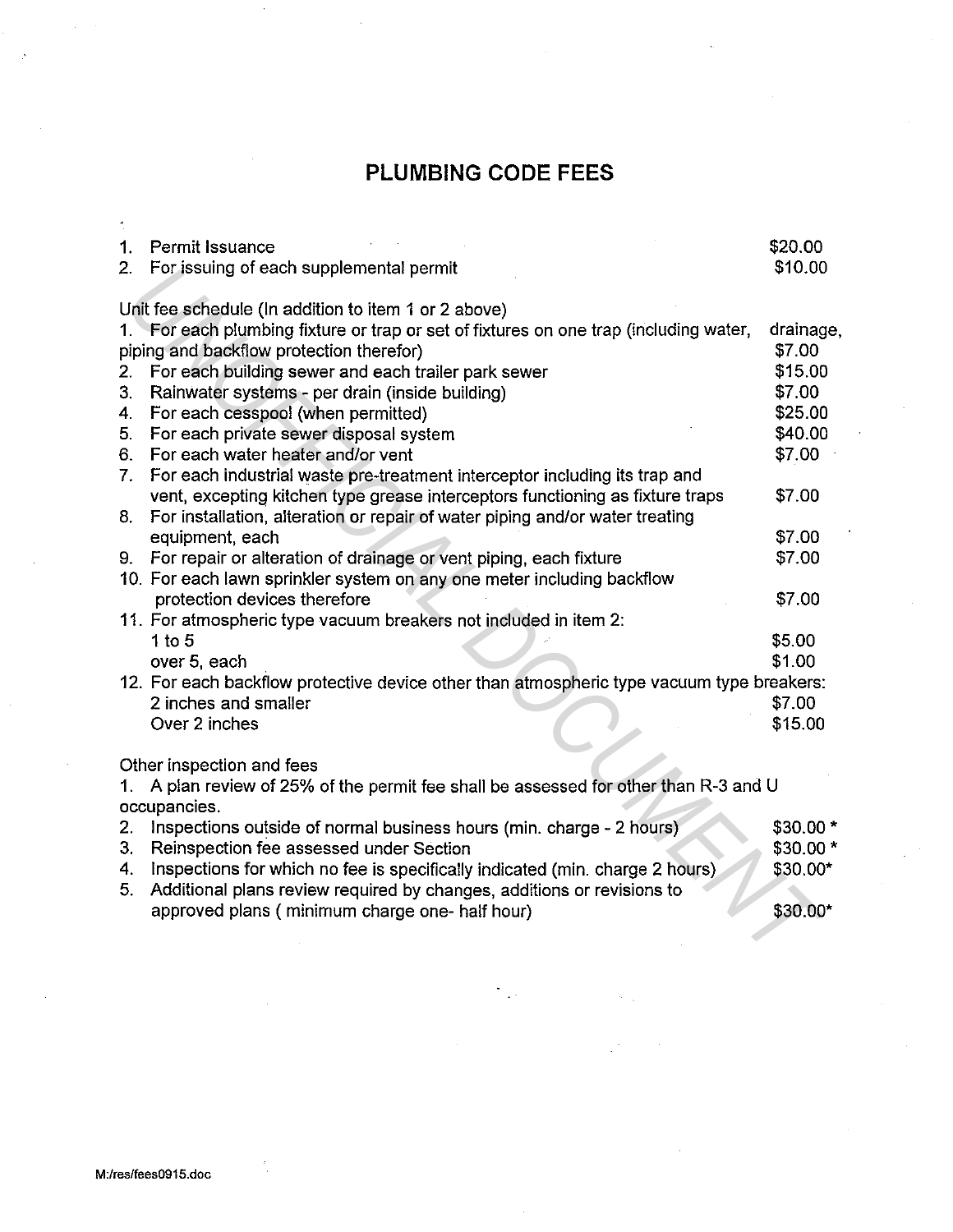## **MECHANICAL CODE FEES**

| Permit Issuance<br>For the issuance of each permit<br>1.                                                                                                                                                                                                                                               | \$22.00 |
|--------------------------------------------------------------------------------------------------------------------------------------------------------------------------------------------------------------------------------------------------------------------------------------------------------|---------|
| For issuing each supplemental permit for which the original permit<br>2.<br>has not expired, been canceled or finaled.                                                                                                                                                                                 | \$6.50  |
| Unit Fee Schedule<br>For the installation or relocation of each forced air or<br>Furnaces.<br>1.<br>gravity-type furnace or burned, including ducts and vents attached to such<br>appliance, up to and including 100,000 Btu/h (29.3 kW).                                                              | \$13.25 |
| For the installation or relocation of each forced air or gravity-type furnace or<br>burner, including ducts and vents attached to such an appliance over 100,000<br>Btu/h (29.3 kW)                                                                                                                    | \$16.25 |
| For the installation or relocation of each floor furnace, including vent                                                                                                                                                                                                                               | \$13.25 |
| For the installation or relocation of each suspended heater, recessed wall heater<br>or floor mounted unit heater                                                                                                                                                                                      | \$13.25 |
| 2. Appliance Vents. For the installation, relocation, or replacement of each<br>appliance vent installed and not included in an appliance permit                                                                                                                                                       | \$6.50  |
| 3. Repairs and Additions. For the repair of, alteration of, or addition to each<br>heating appliance, refrigeration unit, cooling unit, absorption unit, or each heating,<br>cooling, absorption or evaporation cooling system, including installation of controls<br>regulated by the Mechanical Code | \$12.25 |
| 4. Boilers, Compressors, and Absorption Systems. For the installation or<br>relocation of each boiler or compressor to and including three horsepower<br>(10.6 kW) or for each absorption system to and including 100,000 Btu/h (29.4 kW)                                                              | \$13.15 |
| For the installation or relocation of each boiler or compressor over three<br>horsepower (10.6 kW) to and including 15 horsepower (52.7 kW) or for each<br>absorption system over 100,000 Btu/h (29.3 kW) to and including 500,000<br>Btu/h (146.6 kW)                                                 | \$24.25 |
| For the installation or relocation of each boiler or compressor over 15<br>horsepower (57.7 kW) to and including 30 horsepower (105.5 kW), or for<br>each absorption system over 500,000 Btu/h (146.6 kW) to and including<br>1,000,000 Btu/h (293.1 kW)                                               | \$33.25 |
| For the installation or relocation of each boiler or compressor over 30<br>horsepower (105.5 kW) to and including 50 horsepower 176 kW), or for each<br>absorption system over 1,000,000 Btu/h (293.1 kW) to and including<br>1,750,000 Btu/h 512.9 kW)                                                | \$49.50 |
| For the installation or relocation of each boiler or compressor over 50<br>horsepower (176 kW), or for each absorption system over 1,750,000                                                                                                                                                           |         |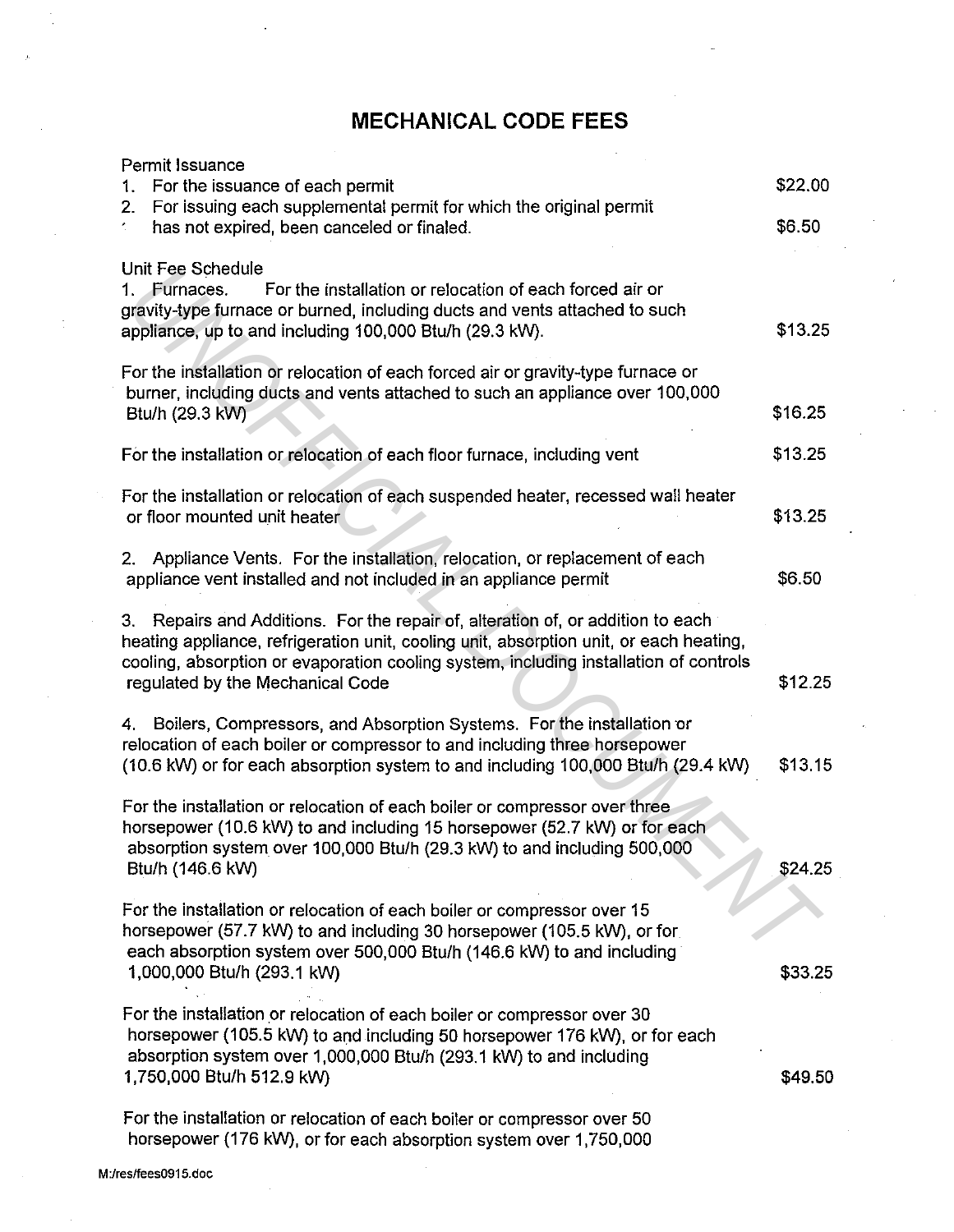| Btu/h (512.9 kW)                                                                                                                                                                                                                                                                                                                                                                                                                                                                                                             | \$82.75                                        |  |
|------------------------------------------------------------------------------------------------------------------------------------------------------------------------------------------------------------------------------------------------------------------------------------------------------------------------------------------------------------------------------------------------------------------------------------------------------------------------------------------------------------------------------|------------------------------------------------|--|
| 5. Air Handlers For each air-handling unit to and including<br>10,000 cubic feet per minute                                                                                                                                                                                                                                                                                                                                                                                                                                  | 9.50                                           |  |
| 6. Evaporative Coolers For each evaporative cooler other than<br>the portable type                                                                                                                                                                                                                                                                                                                                                                                                                                           | \$9.50                                         |  |
| 7. Ventilation and Exhaust. For each ventilation fan connected to a single duct                                                                                                                                                                                                                                                                                                                                                                                                                                              | \$6.50                                         |  |
| For each ventilation system which is not a portion of a heating or air-<br>conditioning system authorized by a permit                                                                                                                                                                                                                                                                                                                                                                                                        | \$9.50                                         |  |
| For the installation of each hood which is served by a mechanical exhaust,<br>including the ducts for such a hood.                                                                                                                                                                                                                                                                                                                                                                                                           | \$9.50                                         |  |
| Incinerators. For the installation or relocation of each domestic type<br>8.<br>incinerator                                                                                                                                                                                                                                                                                                                                                                                                                                  | \$16.25                                        |  |
| For the installation or relocation of each commercial or industrial type<br>incinerator                                                                                                                                                                                                                                                                                                                                                                                                                                      | \$66.50                                        |  |
| Miscellaneous. For each appliance or piece of equipment regulated<br>9.<br>by the Mechanical Code but not classes in other appliance categories, or for<br>which no other fee is listed in the Code                                                                                                                                                                                                                                                                                                                          | \$9.50                                         |  |
| When Appendix B. Chapter 13., is applicable (See Section 103), permit fees for fuel gas piping<br>shall be as follows:                                                                                                                                                                                                                                                                                                                                                                                                       |                                                |  |
| For each gas pipe system of one to four outlets<br>For each gas piping system additional outlets over 5, each                                                                                                                                                                                                                                                                                                                                                                                                                |                                                |  |
| When Appendix B, Chapter 14, is applicable )See Section 103, permit fees for process piping<br>shall be as follows:                                                                                                                                                                                                                                                                                                                                                                                                          |                                                |  |
| For each hazardous process piping system (HPP) on one to four outlets<br>For each piping system of five or more outlets, per outlet<br>For each non hazardous process piping system (NPP) of one to four outlets<br>For each piping system of five or more outlets, per outlet                                                                                                                                                                                                                                               | \$5.00<br>\$1.00<br>\$2.00<br>\$.50            |  |
| Other Inspection and Fees                                                                                                                                                                                                                                                                                                                                                                                                                                                                                                    |                                                |  |
| A plan review fee of 25% shall be assessed for other than R-3 and U occupancies<br>1.<br>2.<br>Inspection fees outside business hours, per hour<br>Reinspection fees assess under provisions of Section 116.6, per inspection<br>3.<br>Inspection for which no fee is specifically indicated, (Minimum charge -<br>4.<br>one half hour<br>Additional plan review required by changes, additions, or revisions to<br>5.<br>plans or to plans for which an initial review has been completed<br>(minimum charge one-half hour) | $$44.25*$<br>$$44.25*$<br>\$44.25*<br>\$44.25* |  |
|                                                                                                                                                                                                                                                                                                                                                                                                                                                                                                                              |                                                |  |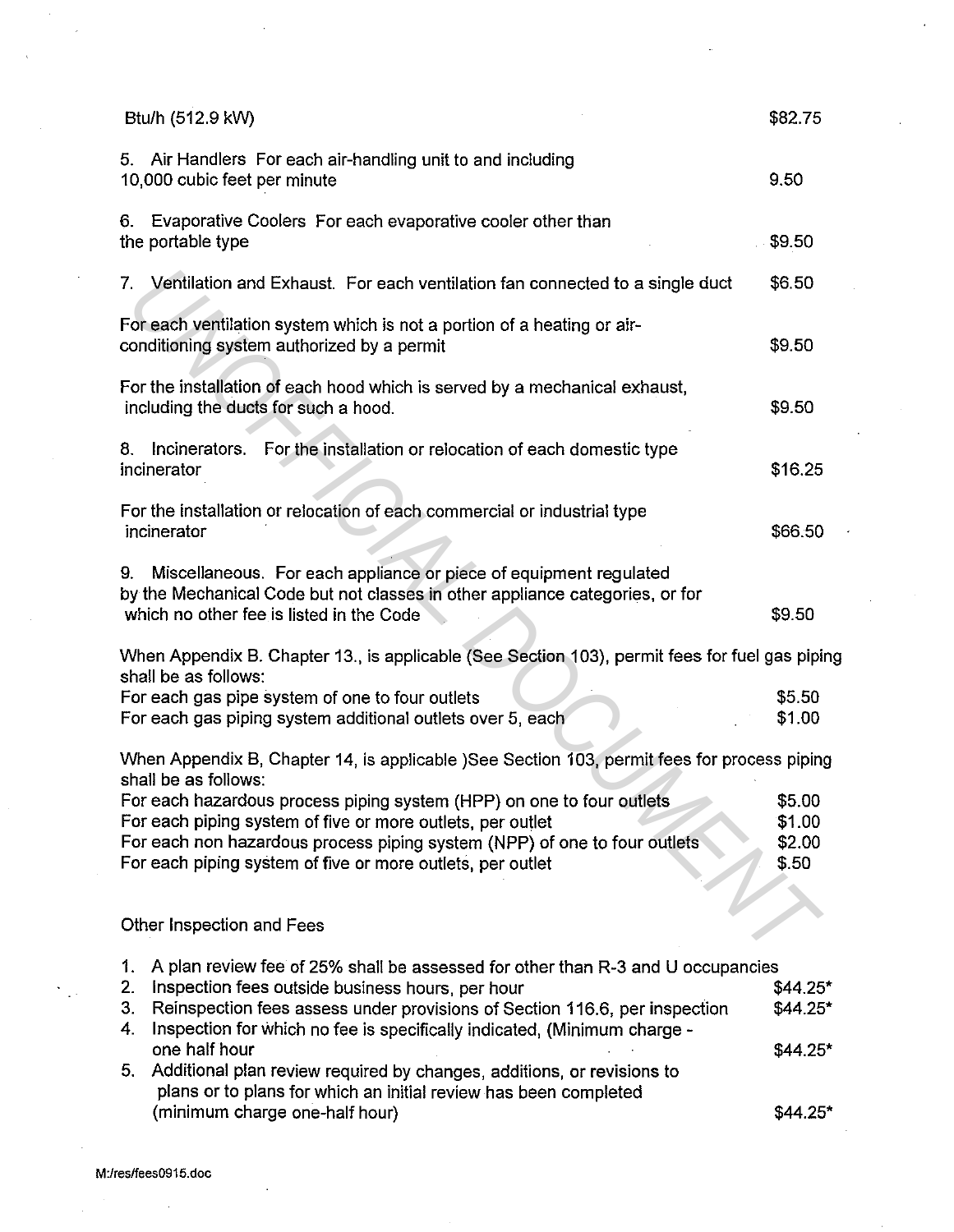\*Or the total hourly cost to the City, whichever is greatest. The cost shall include supervision, overhead, equipment, hourly wages and fringe benefits of the employees involved.

### **MISCELLANEOUS FEES**

#### 1. Re-roofs occupancies)

- 3. House Moving
	- a. Class I and II Moving permit 655.00

Table 1-A (other occupancies) \$100 (single wide) \$150 (double wide)

- 
- c. A cash deposit or Surety bond as indemnity to damage or injury to City property in accordance with the House Moving Ordinance, Section 5.
- d. A Liability Insurance policy, naming the City as an additional insured in accordance with the House Moving Ordinance, Section 5.
- e. A cash deposit or a corporate surety bond for completion of the house moved in accordance with the House Moving Ordinance, Section 5.

### **ENERGY CODE FEES**

1. In addition to the Building Code fees, an Energy Code plans check fee is hereby established to check for energy requirements now called for by the Washington State Energy Code Chapter 51-11 WAC.

|                                                                                                                                                                                                      | <b>MISCELLANEOUS FEES</b>                                                                                                                                                                                                                                                                                                                                                                                                                                                                                                                 |                                                                            |  |
|------------------------------------------------------------------------------------------------------------------------------------------------------------------------------------------------------|-------------------------------------------------------------------------------------------------------------------------------------------------------------------------------------------------------------------------------------------------------------------------------------------------------------------------------------------------------------------------------------------------------------------------------------------------------------------------------------------------------------------------------------------|----------------------------------------------------------------------------|--|
| 1.                                                                                                                                                                                                   | Re-roofs<br>occupancies)                                                                                                                                                                                                                                                                                                                                                                                                                                                                                                                  | \$25.00 (R-3 and U                                                         |  |
| 2.                                                                                                                                                                                                   | Mobile home location permit                                                                                                                                                                                                                                                                                                                                                                                                                                                                                                               | Table 1-A (other occupancies<br>\$100 (single wide)<br>\$150 (double wide) |  |
| 3.                                                                                                                                                                                                   | <b>House Moving</b><br>Class I and II Moving permit<br>a.<br>Inspection fee<br>*Plus \$30.00 per hour after the first hour and \$.50 per mile if the building to be moved is outs                                                                                                                                                                                                                                                                                                                                                         | \$65.00<br>\$50.00*                                                        |  |
|                                                                                                                                                                                                      | of the City.<br>\$65.00<br>Class III and IV Moving permit<br>b.<br>A cash deposit or Surety bond as indemnity to damage or injury to City<br>$C_{\rm{max}}$<br>property in accordance with the House Moving Ordinance, Section 5.<br>A Liability Insurance policy, naming the City as an additional insured in<br>$d_{\cdot}$<br>accordance with the House Moving Ordinance, Section 5.<br>A cash deposit or a corporate surety bond for completion of the<br>е.<br>house moved in accordance with the House Moving Ordinance, Section 5. |                                                                            |  |
|                                                                                                                                                                                                      | <b>ENERGY CODE FEES</b>                                                                                                                                                                                                                                                                                                                                                                                                                                                                                                                   |                                                                            |  |
| 1.                                                                                                                                                                                                   | In addition to the Building Code fees, an Energy Code plans check fee is hereby establis<br>to check for energy requirements now called for by the Washington State Energy Code Cha<br>51-11 WAC.                                                                                                                                                                                                                                                                                                                                         |                                                                            |  |
|                                                                                                                                                                                                      | Single family<br>Residential Remodel/Addition<br>Multi-family                                                                                                                                                                                                                                                                                                                                                                                                                                                                             | \$60.00<br>\$45.00                                                         |  |
| per first building<br>each additional building of the same general design<br>New Commercial Building 0 to 12,000 sq. ft.<br>12,001 to 60,000 sq. ft.<br>60,001 to 200,000 sq ft.<br>200,001 and over |                                                                                                                                                                                                                                                                                                                                                                                                                                                                                                                                           | \$100.00<br>\$20.00<br>\$80.00<br>\$140.00<br>\$195.00<br>\$265.00         |  |

Remodels and Tenant Improvements

one-half of the above fee (new Com. Bldg) Warehouses 70% of the above Commercial.

M:lres/fees0915.doc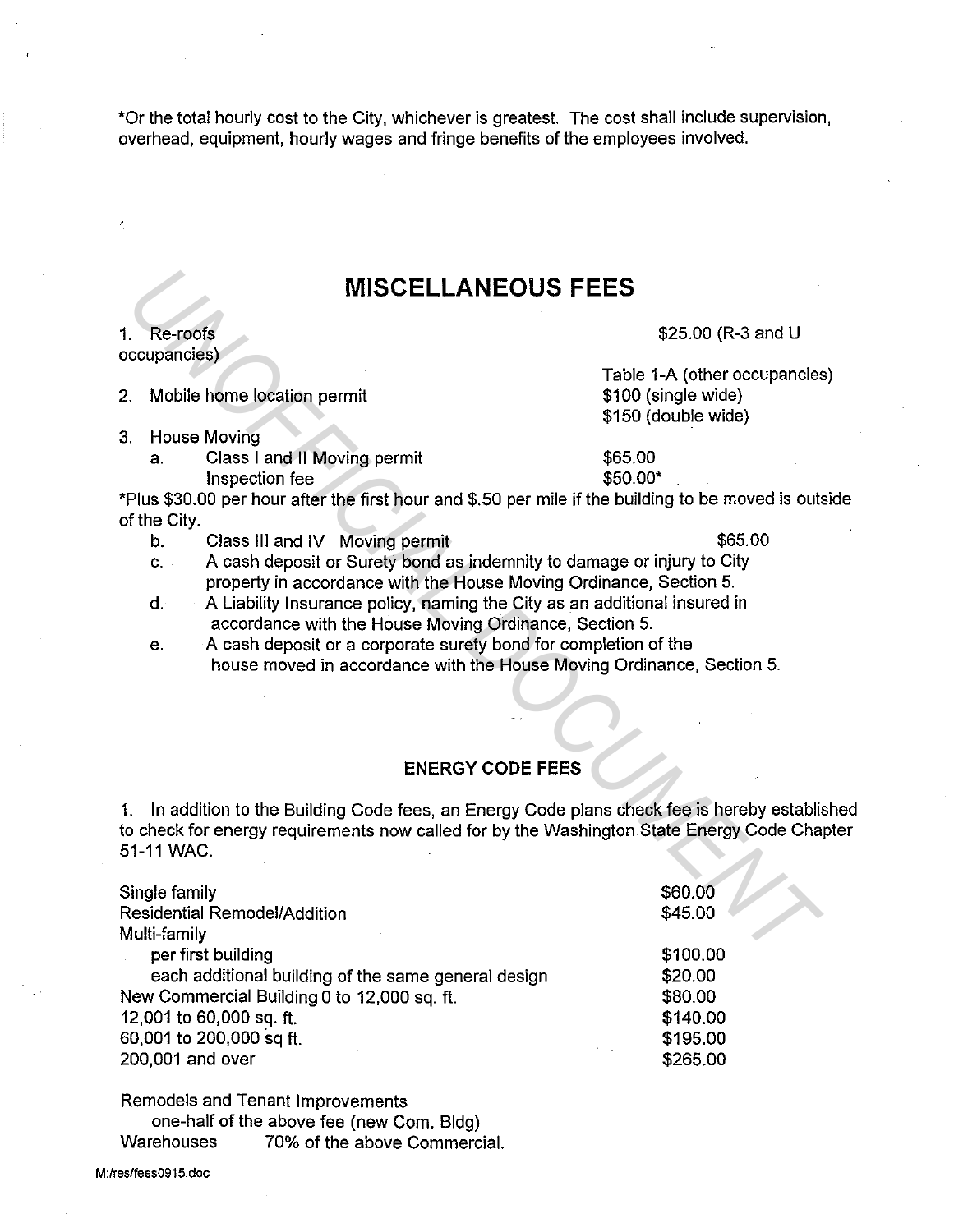## **GRADING PERMIT AND PLANS CHECK**

**.Grading Plan Review Fees** as listed in Table A-33-A of the Uniform Building Code :

| 50 cubic yards or less                                                                                                         | No fee       |
|--------------------------------------------------------------------------------------------------------------------------------|--------------|
| 51 to 100 cubic yards                                                                                                          | \$15.00      |
| 101 to 1,000 cubic yards                                                                                                       | \$22.50      |
| 1,001 to 10,000 cubic yards                                                                                                    | \$30.00      |
| 10,001 to 100,000 cubic yards - for 1st 10,000 cu. yd.<br>plus \$15.00 for each additional 10,000 cu. yd. or fraction thereof. | \$30.00      |
|                                                                                                                                |              |
| 100,001 to 200,000 cubic yards - for the 1st 100,000 cu. yd.                                                                   | \$165.00     |
| plus \$9.00 for each additional 10,000 cu. yd. or fraction thereof.                                                            |              |
| 200,001 cubic yards or more - for the first 200,000 cu yds                                                                     | \$255.00     |
| plus \$4.50 for each additional 10,000 cu. yd. or fraction thereof.                                                            |              |
| Other fees:                                                                                                                    |              |
| Additional plans review required by changes, additions or revisions to                                                         |              |
| approved plans (half hour minimum)                                                                                             | \$30.00 hour |
|                                                                                                                                |              |
| Grading Permit Fees as indicated in Table A-33-B of the Uniform Building Code:                                                 |              |
| 50 cubic yards                                                                                                                 | \$15.00      |
| 51 to 100 cubic yards                                                                                                          | \$22.50      |
| 101 to 1,000 cubic yards, for the first 100 yards                                                                              | \$22.50      |
| plus \$10.50 for each additional 100 cu. yards or fraction thereof.                                                            |              |
| 1,001 to 10,000 cubic yards - for the first 1,000 cu. yds                                                                      | \$117.00     |
| plus \$9.00 for each additional 1,000 cu. yds. or fraction thereof.                                                            |              |
|                                                                                                                                | \$198.00     |
| 10,001 to 100,000 cubic yards - for 1st 10,000 cu. yds<br>plus \$40.50 for each additional 10,000 cu. yds or fraction thereof. |              |
|                                                                                                                                |              |
| 100,001 cubic yards or more - for the first 100,000 cu yds.                                                                    | \$562.50     |
| plus \$22.50 for each addl. 100,000 cu. yds or fraction thereof.                                                               |              |
| Other Inspections and Fees                                                                                                     |              |
| 1.<br>Inspections outside of normal business hours (two hour minimum)                                                          | \$30.00 hour |
| 2.<br>Reinspection fees assessed under provisions of Section 108.8                                                             | \$30.00 hour |
| 3.<br>Inspections for which no fee is specifically indicated (1/2 hour minimum)                                                | \$30.00 hour |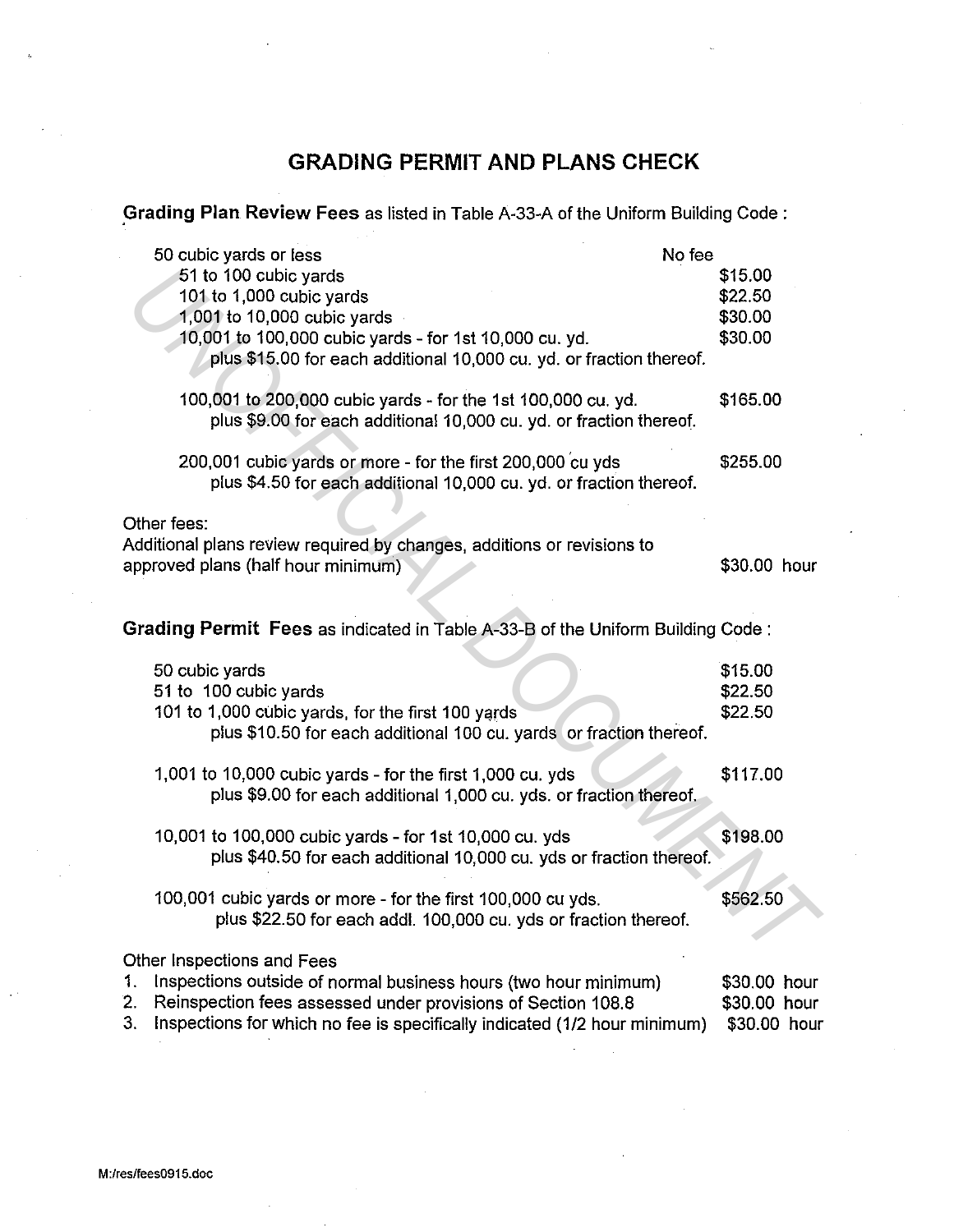### **EXHIBIT D**

## **FIRE MARSHAL OFFICE & UFC FEES**

#### CONSTRUCTION PLAN REVIEW

A plan review fee will be charged for fire department review of requirements for construction and inspection of the Uniform Fire Code requirements for buildings classified as Group A, B, E, F, H, I, M, R, Sand U. The plan review fee shall be 15% of of the plan review fee established by the Uniform Building Code fee schedule as adopted by the City, with a minimum fee of \$42.00. **EXERCITION PLAN REVIEW**<br> **EXERCITION PLAN REVIEW**<br> **EXERCITENTS (IDENTIFY COOP and CONSTRAINS** (IDENTIFY COOP ACTION) IN EXAMPLEMENT (IDENTIFY COOP ASSAMPLEMENT COOP ASSAMPLEMENT COOP ASSAMPLEMENT COOP ASSAMPLEMENT COOPER

#### FALSE FIRE ALARMS

In the event of more than two false alarms in any 90-day period, the Chief may charge a fee for fire department response as specified below:

| False Alarms          | Fee           |
|-----------------------|---------------|
| First and second      | No Fee        |
| Third                 | \$50.00       |
| Fourth and additional | \$250.00 each |

EXCEPTION: False alarms resulting from the failure of a fire alarm service technician notifying the central, proprietary or remote monitoring station shall be billed at the rate of \$250.00 for each occurrence.

#### FIREWORKS FEES

a.. Fees for temporary fireworks stand permit \$100.00

b. Fees for a public display permit \$245.00

A liability policy(s) is required in accordance with the Fireworks Ordinance and as follows for both fireworks stands and public displays.

A. \$500,000 for injuries to any one person in one accident or occurrence.

B. \$1,000,000 for injuries to two or more persons in any one accident or occurrence.

C. \$500,000 for damage to property in any once accident or occurrence.

D. \$1,000,000 combines single limit for any one accident or occurrence.

A Bond for Clean up is required in accordance with the Fireworks Ordinance in the amount of \$500.00 in a bond or cashiers check for all fireworks stands.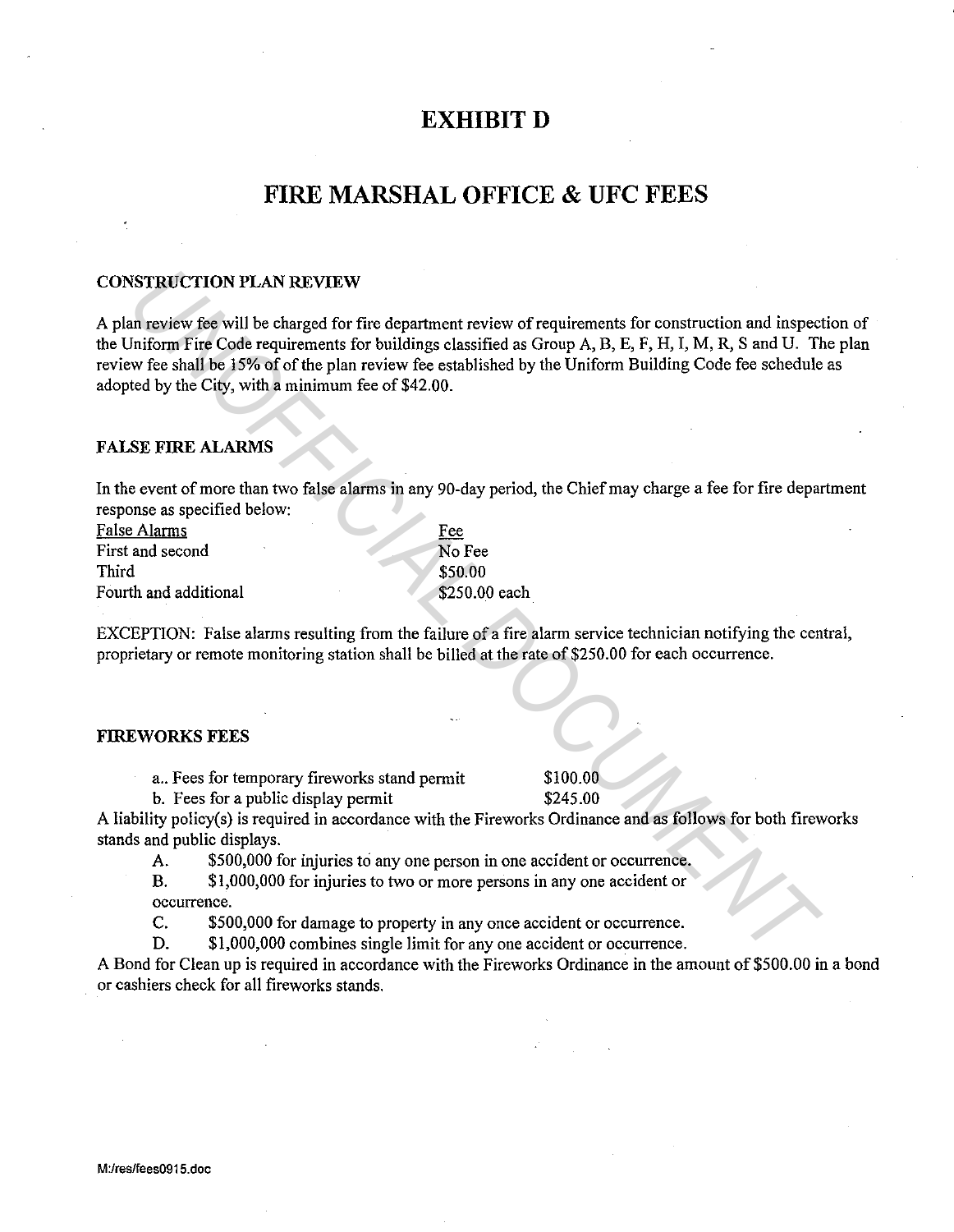### FIRE ALARM SYSTEMS

2.

1. Plans Check fee in accordance with the plans required by Section 1001.3 of the Uniform Fire Code are as follows:

|     | a.             | <b>Tenant Improvements</b>                          | \$75.00                                                                                                                                                                                                                                                                                                                   |
|-----|----------------|-----------------------------------------------------|---------------------------------------------------------------------------------------------------------------------------------------------------------------------------------------------------------------------------------------------------------------------------------------------------------------------------|
|     | b.             | Residential alarm systems (one and                  |                                                                                                                                                                                                                                                                                                                           |
|     |                | two family dwellings)                               | \$75.00                                                                                                                                                                                                                                                                                                                   |
|     | c.             | Commercial and Multi-Family Alarm                   |                                                                                                                                                                                                                                                                                                                           |
|     |                | systems.                                            |                                                                                                                                                                                                                                                                                                                           |
|     |                | - one to four zones                                 | \$135.00                                                                                                                                                                                                                                                                                                                  |
|     |                | - each additional zone                              | \$10.00                                                                                                                                                                                                                                                                                                                   |
|     |                | - sprinkler supervision only                        | \$75.00                                                                                                                                                                                                                                                                                                                   |
|     |                | Inspection fees for fire alarm systems              |                                                                                                                                                                                                                                                                                                                           |
|     | a.             | Residential (one and two family                     |                                                                                                                                                                                                                                                                                                                           |
|     |                | dwellings)                                          | \$85.00                                                                                                                                                                                                                                                                                                                   |
|     | b.             | <b>Tenant Improvements</b>                          | \$85.00                                                                                                                                                                                                                                                                                                                   |
|     | c.             | Commercial and Multi-Family                         |                                                                                                                                                                                                                                                                                                                           |
|     |                | - one to four zones                                 | \$95.00                                                                                                                                                                                                                                                                                                                   |
|     |                | - each additional zone                              | \$10.00                                                                                                                                                                                                                                                                                                                   |
|     |                | - sprinkler supervision only                        | \$95.00                                                                                                                                                                                                                                                                                                                   |
| BO. |                | RE SPRINKLER SYSTEMS                                | e fee for fire sprinkler systems shall be based on the building permit fees shown in table 1-A of the U<br>iilding Code as adopted by the City. The valuation shall be based on the per square foot figure for spr<br>stems as shown on the most recent Building Valuation Data printed in the Building Standards publish |
|     |                | an review fees are in addition to the permit fee.   | e plan review fee for fire sprinkler systems shall be 25% of the permit fee, with a minimum fee of \$4.                                                                                                                                                                                                                   |
|     |                | RE EXTINGUISHING SYSTEMS (Hood and Duct for Type I) |                                                                                                                                                                                                                                                                                                                           |
|     | an Check fees: |                                                     |                                                                                                                                                                                                                                                                                                                           |
|     |                | a. Pre-engineered                                   | \$95.00                                                                                                                                                                                                                                                                                                                   |
|     |                | b. Custom engineered                                | \$150.00                                                                                                                                                                                                                                                                                                                  |
|     |                |                                                     |                                                                                                                                                                                                                                                                                                                           |
|     |                | <b>ISCELLANEOUS</b>                                 |                                                                                                                                                                                                                                                                                                                           |
|     |                | Plan Review                                         | Inspection                                                                                                                                                                                                                                                                                                                |
|     |                |                                                     |                                                                                                                                                                                                                                                                                                                           |

### FIRE SPRINKLER SYSTEMS

The fee for fire sprinkler systems shall be based on the building permit fees shown in table 1-A of the Uniform Building Code as adopted by the City. The valuation shall be based on the per square foot figure for sprinkler systems as shown on the most recent Building Valuation Data printed in the Building Standards published by ICBO.

The plan review fee for fire sprinkler systems shall be 25% of the permit fee, with a minimum fee of \$42.00. Plan review fees are in addition to the permit fee.

### FIRE EXTINGUISHING SYSTEMS (Hood and Duct for Type I)

Plan Check fees:

#### MISCELLANEOUS

|                               |           | Plan Review | Inspection |
|-------------------------------|-----------|-------------|------------|
| Standpipes:                   | Class I   | \$95.00     | \$75.00    |
|                               | Class II  | \$125.00    | \$150.00   |
|                               | Class III | \$145.00    | \$150.00   |
| Fire Pump Installations       |           | \$250.00    | \$250.00   |
| Power generator installations |           | \$125.00    | \$200.00   |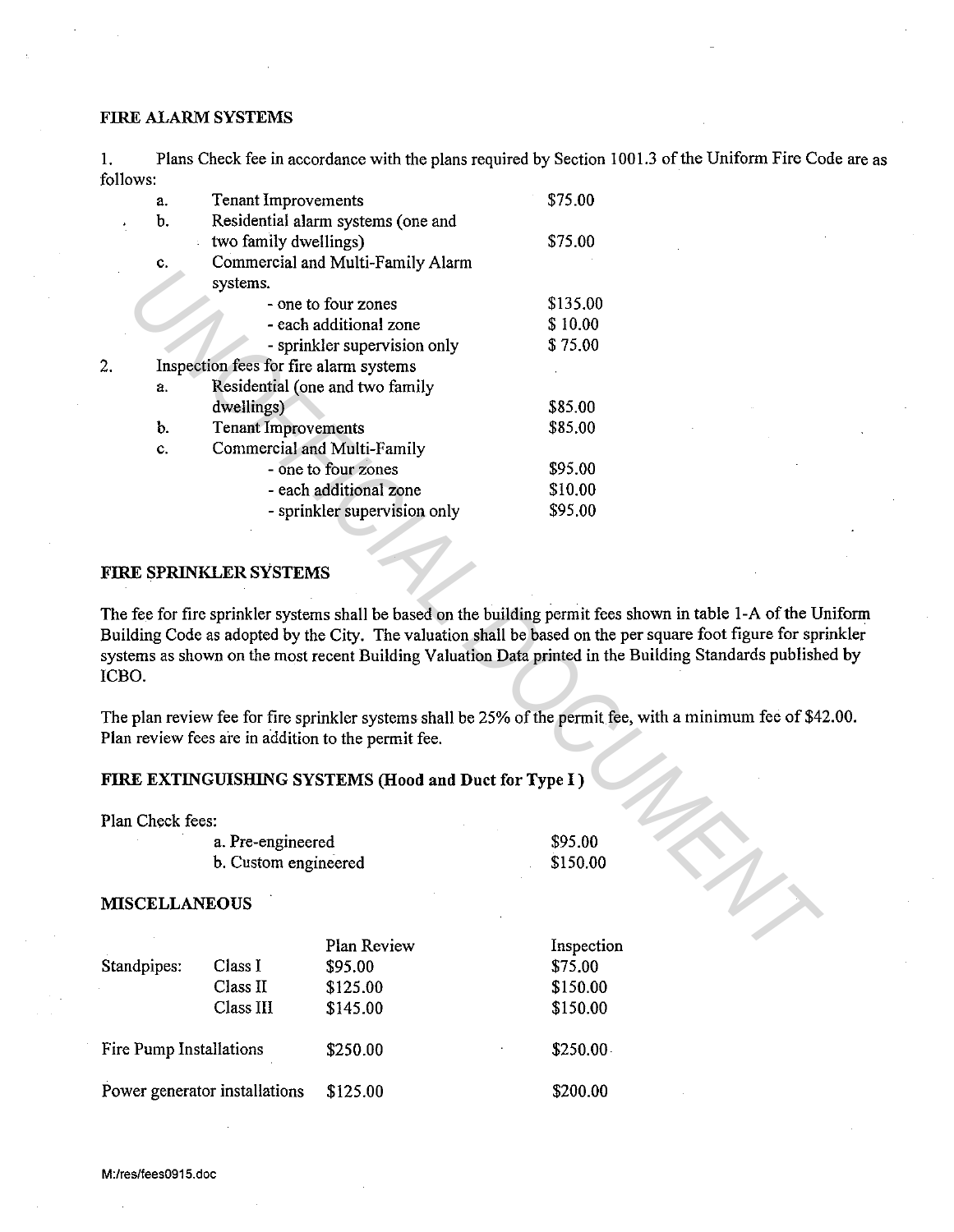### FIRE CODE OCCUPANCY PERMIT FEES

The following are annual fees, except where noted, in accordance with Section 105 of the Uniform Fire Code.

Permit charges may be waived by the Fire Chief for the following:

| Activities of Washington State non-profit corporations and/or civic or fraternal oganizations<br>which possess an IRS tax exempt status. Proof of IRS tax exempt shall be presented at time of |          |
|------------------------------------------------------------------------------------------------------------------------------------------------------------------------------------------------|----------|
| permit application. However, any group shall e assessed a permit fee if the approved condition.                                                                                                |          |
| of the permit are modified or not adhered to by the applicant.                                                                                                                                 |          |
|                                                                                                                                                                                                |          |
| <b>Aerosol Products</b>                                                                                                                                                                        | \$85.00  |
| <b>Aircraft Refueling Vehicle</b>                                                                                                                                                              | \$85.00  |
| Aircraft Repair Hangar                                                                                                                                                                         | \$85.00  |
| Asbestos Removal (limited)                                                                                                                                                                     | \$85.00  |
| Automobile Wrecking Yard                                                                                                                                                                       | \$85.00  |
| Bowling Pin Refinishing                                                                                                                                                                        | \$85.00  |
| Bowling Alley Refinishing (limited)                                                                                                                                                            | \$85.00  |
| Candles or Open Flame in Assembly Areas                                                                                                                                                        | \$85.00  |
| Limited                                                                                                                                                                                        | \$85.00  |
| Carnivals and Fairs, etc. - Outdoors (limited)                                                                                                                                                 |          |
| Carnivals - Commercial                                                                                                                                                                         | \$85.00  |
| Fairs, Bazaars, Flea Marts, Farmers Market, etc.*                                                                                                                                              | \$85.00  |
| Special Events - Outdoors                                                                                                                                                                      | \$85.00  |
| Cellulose Nitrate Film                                                                                                                                                                         | \$85.00  |
| Cellulose Nitrate Storage                                                                                                                                                                      | \$85.00  |
| Combustible Fiber Storage                                                                                                                                                                      | \$85.00  |
| Combustible Material Storage                                                                                                                                                                   | \$85.00  |
| <b>Compressed Gases</b>                                                                                                                                                                        | \$85.00  |
| Commercial Rubbish Handling Operation                                                                                                                                                          | \$85.00  |
| Cryogens                                                                                                                                                                                       | \$85.00  |
| Dry Cleaning Plants                                                                                                                                                                            | \$85.00  |
| <b>Dust Producing Operations</b>                                                                                                                                                               | \$85.00  |
| <b>Explosives/Blasting Agents</b>                                                                                                                                                              | \$85.00  |
| Explosives/Blasting Agents - Transport, Use                                                                                                                                                    | \$85.00  |
| Fireworks Display, Special (Limited)                                                                                                                                                           | \$245.00 |
| Fireworks Stand, Limited                                                                                                                                                                       | \$100.00 |
| Flammable/Combustible Liquids                                                                                                                                                                  |          |
| - pipeline install                                                                                                                                                                             | \$85.00  |
| - pipeline operate                                                                                                                                                                             | \$85.00  |
| - store, handle use                                                                                                                                                                            | \$85.00  |
| - remove abandoned tank                                                                                                                                                                        | \$85.00  |
| - remove (or abandon in place) residential tank                                                                                                                                                | \$10.00  |
| - install, alter, etc - tank, piping, equip.                                                                                                                                                   | \$85.00  |
| - tank vehicles .                                                                                                                                                                              | \$85.00  |
| - Change contents (limited)                                                                                                                                                                    | \$85.00  |
| Fruit Ripening                                                                                                                                                                                 | \$85.00  |